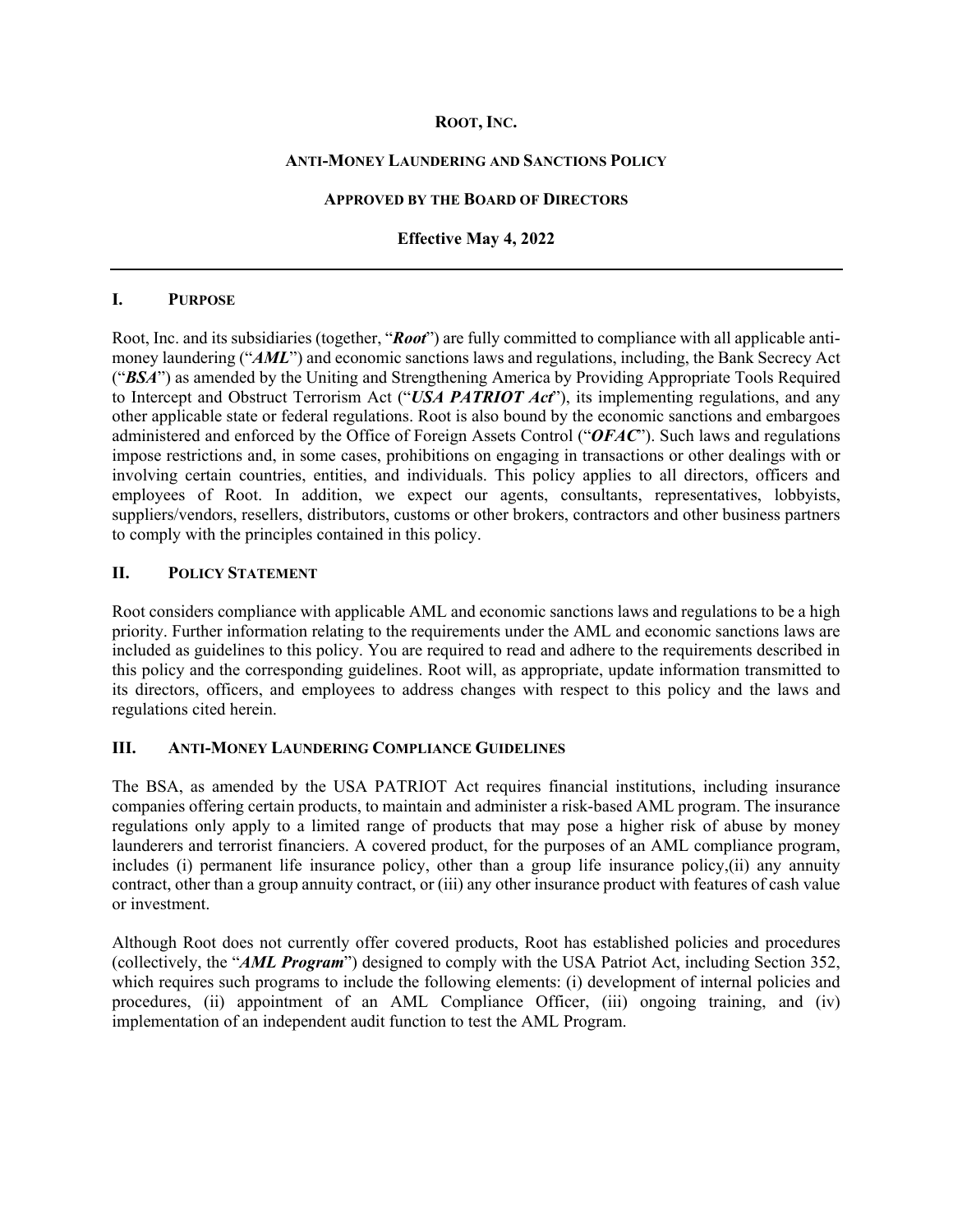## **III.A. DEVELOPMENT OF INTERNAL POLICIES AND PROCEDURES**

## **III.A.1. KNOW YOUR CUSTOMER**

As part of servicing new customers and customer transactions, you must generally request the following information: (i) the name; (ii) date of birth (for an individual); (iii) an address, which will be a residential or business street address (for an individual), an Army Post Office (APO) or Fleet Post Office (FPO) box number, or residential or business street address of next of kin or another contact individual (for an individual who does not have a residential or business street address), or a principal place of business, local office, or other physical location (for a person other than an individual); and (iv) identification number, which will be a taxpayer identification number (for U.S. persons), or one or more of the following: a taxpayer identification number, passport number and country of issuance, alien identification card number, or number and country of issuance of any other government-issued document evidencing nationality or residence *and* bearing a photograph or other similar safeguard (for non-U.S. persons).

Based on the risk, and to the extent reasonable and practicable, you are expected to hold a reasonable belief that you know the true identity of our customers. You are not required to take steps to determine whether the document that the customer has provided for identity verification has been validly issued. You may rely on a government-issued identification as verification of a customer's identity.

Root does not open or maintain "customer accounts" within the meaning of 31 CFR 103.122(a)(1)(i), in that we do not establish formal relationships with "customers" for the purpose of effecting transactions in securities. If, in the future, Root elects to open customer accounts or to establish formal relationships with customers for the purpose of effecting transactions in securities, we will first establish, document and ensure the implementation of appropriate procedures*.*

## **III.A.2.SUSPICIOUS ACTIVITY AND REPORTING OBLIGATIONS**

The detection and reporting of suspicious activity are keys to the deterrence of money laundering and terrorist activity. You are required to monitor account activity for red flags, such as unusual size, volume, pattern, or type of transactions, taking into account risk factors that are appropriate to the Root's products and services. Red flags often include inconsistencies between the customer and their desired transaction, or comments or conduct on the part of the customer. If a customer transaction appears unusual, you should ask questions and seek further information. There may be commercially reasonable explanations for the activity being undertaken by the customer or at their request. If you are still suspicious of a transaction after gathering additional information, contact the Compliance Officer and follow their instructions.

The Compliance Officer will conduct reviews of potentially suspicious activity detected by employees. The Compliance Officer may elect to file a Suspicious Activity Report ("*SAR*") with the Financial Crime Enforcement Network ("*FinCEN*"). The Compliance Officer will conduct an appropriate investigation and review relevant information from internal or third-party sources before a SAR is filed. Relevant information may include, but is not limited to, the following: banking information, source of funds verification, and business information.

You and Root are required to keep SARs and any supporting documentation confidential. Root will not inform anyone outside of FinCEN or other appropriate law enforcement or regulatory agency about a SAR. Root will refuse any subpoena requests for SARs or for information that would disclose that a SAR has been prepared or filed and immediately notify FinCEN of any such subpoena requests that we receive. Root will segregate SAR filings and copies of supporting documentation from other books and records to avoid unintentional disclosure. The Compliance Officer will handle all subpoenas or other requests for SARs.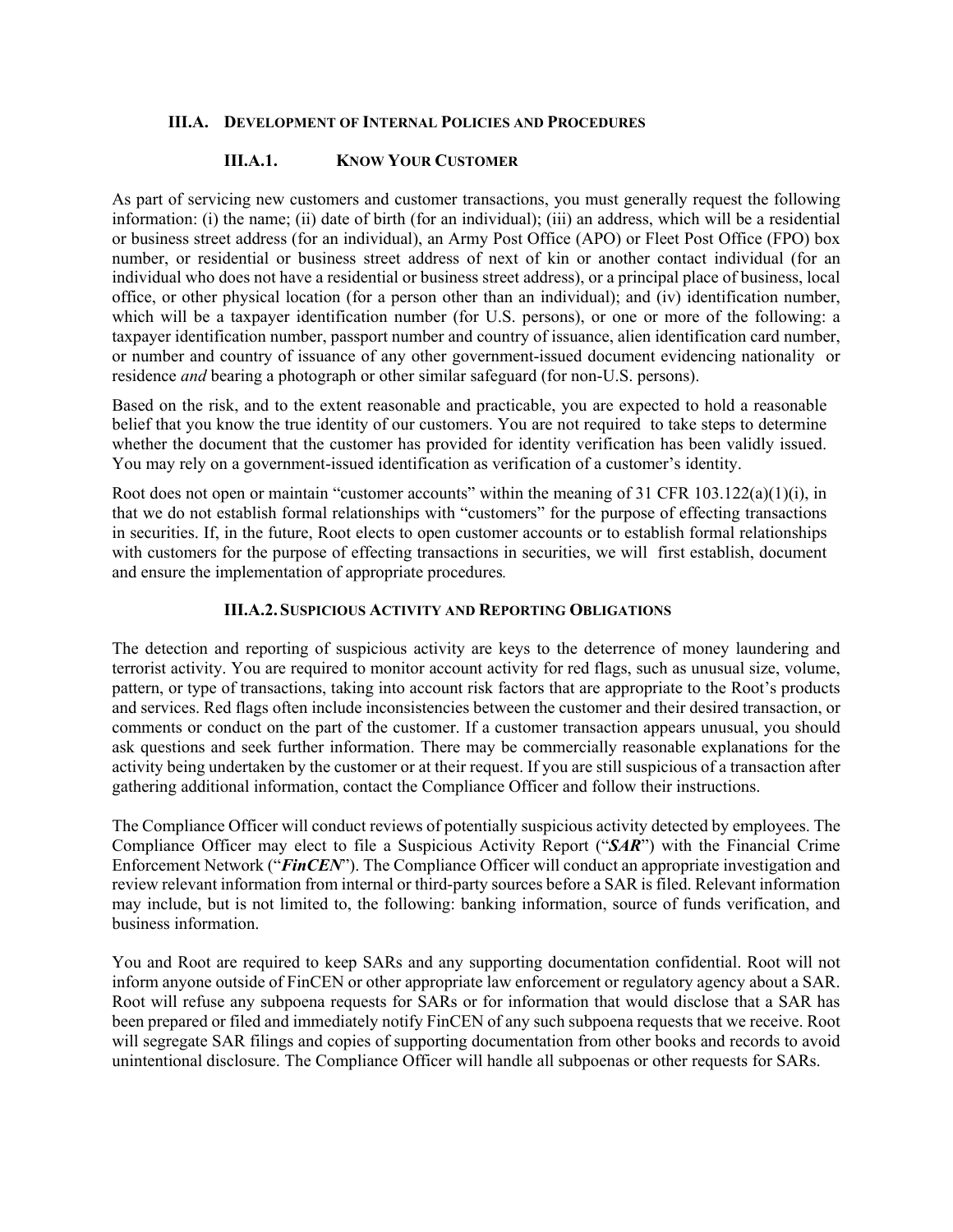## **III.B. APPOINTMENT OF AN AML COMPLIANCE OFFICER**

The Compliance Officer has working knowledge of the AML and sanctions laws and is qualified by experience, knowledge, and training to serve in this capacity. The Compliance Officer is vested with responsibility and authority to maintain and enforce Root's AML Program. The duties of the Compliance Officer include, but are not limited to, monitoring the Root's compliance with AML obligations, overseeing communication, and training employees. The Compliance Officer will also ensure that Root keeps and maintains all of the required AML records and that SARs are filed with FinCEN when appropriate.

Root will develop ongoing employee training under the leadership of the Compliance Officer. Training will be based on the Root's size, customer base, and resources and be updated as necessary to reflect any new developments in the law.

Root's training program may, but is not required to, include (i) how to identify red flags and signs of money laundering that arise during the course of your duties; (ii) what to do once the risk is identified (including how, when and to whom to escalate unusual customer activity or other red flags for analysis); (iii) what employees' roles are in Root's compliance efforts and how to perform them; (4) Root's record retention policy; and (5) the disciplinary consequences (including civil and criminal penalties) for non-compliance with this policy.

## **III.C. IMPLEMENTATION OF AN INDEPENDENT AUDIT FUNCTION**

It is Root's policy to provide for independent testing of compliance with all applicable reporting, recordkeeping, registration and program requirements of the BSA. Accordingly, an independent audit or other review may be conducted at the direction of the Compliance Officer.

If the Compliance Officer elects to conduct such a review, the audit/review responsibility will be assigned to a person who is both independent and has the experience and skill to conduct a thorough and effective independent review (the "*Reviewer(s)*"). The Reviewer(s) should be a member of Root's internal audit department, an outside auditor, or some other independent professional. The Reviewer(s) may be an employee, but in no event may the Compliance Officer serve as the Reviewer(s). You are also disqualified from serving as a Reviewer if you or your supervisor reports to a member of management with specific BSA or AML responsibilities (e.g. Compliance Officer).

Following the completion of an independent audit/review, the Reviewer(s) will issue a written report summarizing results of the audit/review and any necessary corrective action to Root's senior management.

## **IV. SANCTIONS COMPLIANCE GUIDELINES**

The U.S. economic sanctions laws and regulations, which are administered by OFAC, impose restrictions and, in some cases, prohibitions on engaging in transactions or other dealings with or involving certain countries, entities, and individuals. Such laws apply to U.S. persons, which include U.S. companies, certain of their affiliated businesses, U.S. citizens and lawful permanent residents, wherever located, and persons actually in the United States. Under this policy, all non-U.S. subsidiaries of Root are required to comply with the U.S. economic sanctions as if they are U.S. persons.

OFAC also prohibits engaging in any transaction that "evades or avoids [or] has the purpose of evading or avoiding" the U.S. economic sanctions.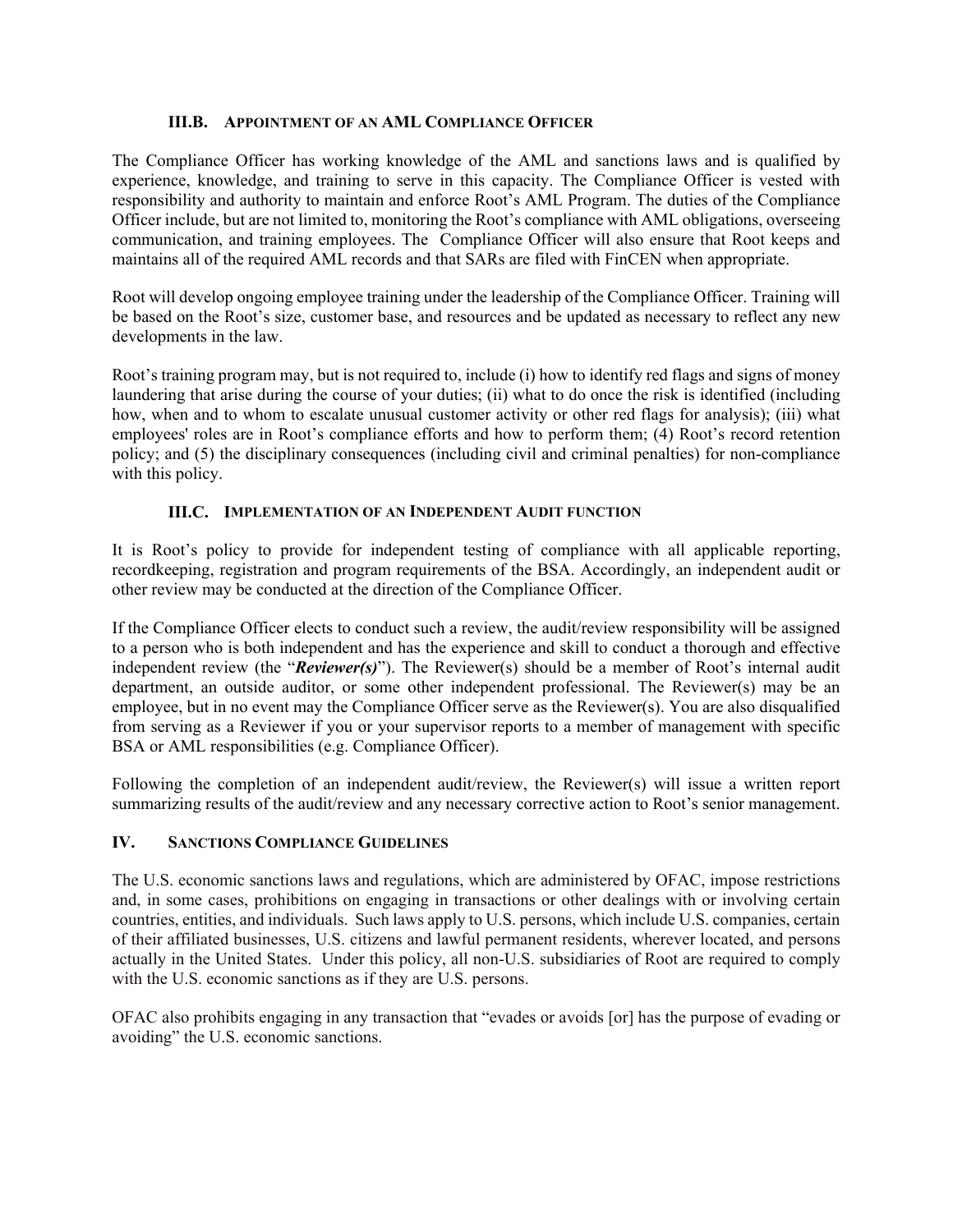# **IV.A. SANCTIONED COUNTRIES**

The U.S. economic sanctions generally prohibit any and all transactions or other dealings by U.S. persons with, in, involving, or relating to certain countries or territories ("*Sanctioned Countries*"). Thus, it is Root's policy that no transactions or other dealings may be undertaken, directly or indirectly, with, involving, or relating to, any Sanctioned Countries. Because these sanctions may change rapidly based on U.S. foreign policy and national security concerns, the Compliance Officer will stay abreast of sanctions developments and will alert you to any relevant changes when appropriate.<sup>[1](#page-3-0)</sup>

# **IV.B. SPECIALLY DESIGNATED NATIONALS AND BLOCKED PERSONS**

In addition to prohibitions on Sanctioned Countries, under the U.S. economic sanctions regime, U.S. persons generally are prohibited from engaging in business or other dealings with or involving certain nationals and residents of Sanctioned Countries, and other individuals and entities, regardless of country of nationality or residency, designated on the List of Specially Designated Nationals ("*SDNs*") and Blocked Persons ("*SDN List*").<sup>[2](#page-3-1)</sup>

The U.S. government designates certain individuals as SDNs to address perceived threats to U.S. national security and other foreign policy goals of the United States, such as international drug trafficking, human rights violations, international terrorism, proliferation of weapons of mass destruction and certain countries' regimes or former regimes.

Note that OFAC will consider any entity 50% or more owned or controlled by one or more SDNs also to be an SDN, regardless of whether that entity has been officially included on the SDN List.

In addition to the SDN List, OFAC maintains other sanctions lists. Individuals and entities on these lists are considered Blocked Persons.<sup>[3](#page-3-2)</sup> It is Root's policy that no transactions or dealings may be undertaken with or involving a Blocked Persons. To the extent that you become aware that a transaction may be in some way connected to a Blocked Person, even if the Blocked Person is not the beneficiary of the transaction, you must communicate this information to the Compliance Officer immediately.

# **IV.C. FACILITATION**

U.S. economic sanctions laws and regulations also prohibit assistance of any kind, including facilitation, approval or brokering, by U.S. persons with respect to transactions with or involving Sanctioned Countries or SDNs. The term "facilitation" is construed broadly by OFAC to encompass, for example, by (i) supervising personnel; (ii) approving business plans or credit; or (iii) providing back-office services, such as information technology services. Thus, U.S. persons are prohibited from assisting in any way in a transaction with a Sanctioned Country or SDN that may be otherwise permissible for a non-U.S. person.

<span id="page-3-0"></span><sup>&</sup>lt;sup>1</sup> Sanctions developments may be monitored by signing up for OFAC press alerts or visiting the OFAC Press Center at *http://www.treasury.gov/press-center/Pages/default.aspx*.

<span id="page-3-1"></span><sup>2</sup> The SDN List and other sanctions lists are available on OFAC's website at *http://www.treasury.gov/ofac*.

<span id="page-3-2"></span><sup>3</sup> "Blocked Person" means (i) a Person whose name appears on the SDN List published by OFAC, (ii) a Person, entity, organization, country or regime that is blocked or a target of comprehensive sanctions that have been imposed under U.S. economic sanctions laws or (iii) a Person that is an agent, department or instrumentality of, or is otherwise beneficially owned by, controlled by or acting on behalf of, directly or indirectly, any Person, entity, organization, country or regime described in clause (i) or (ii).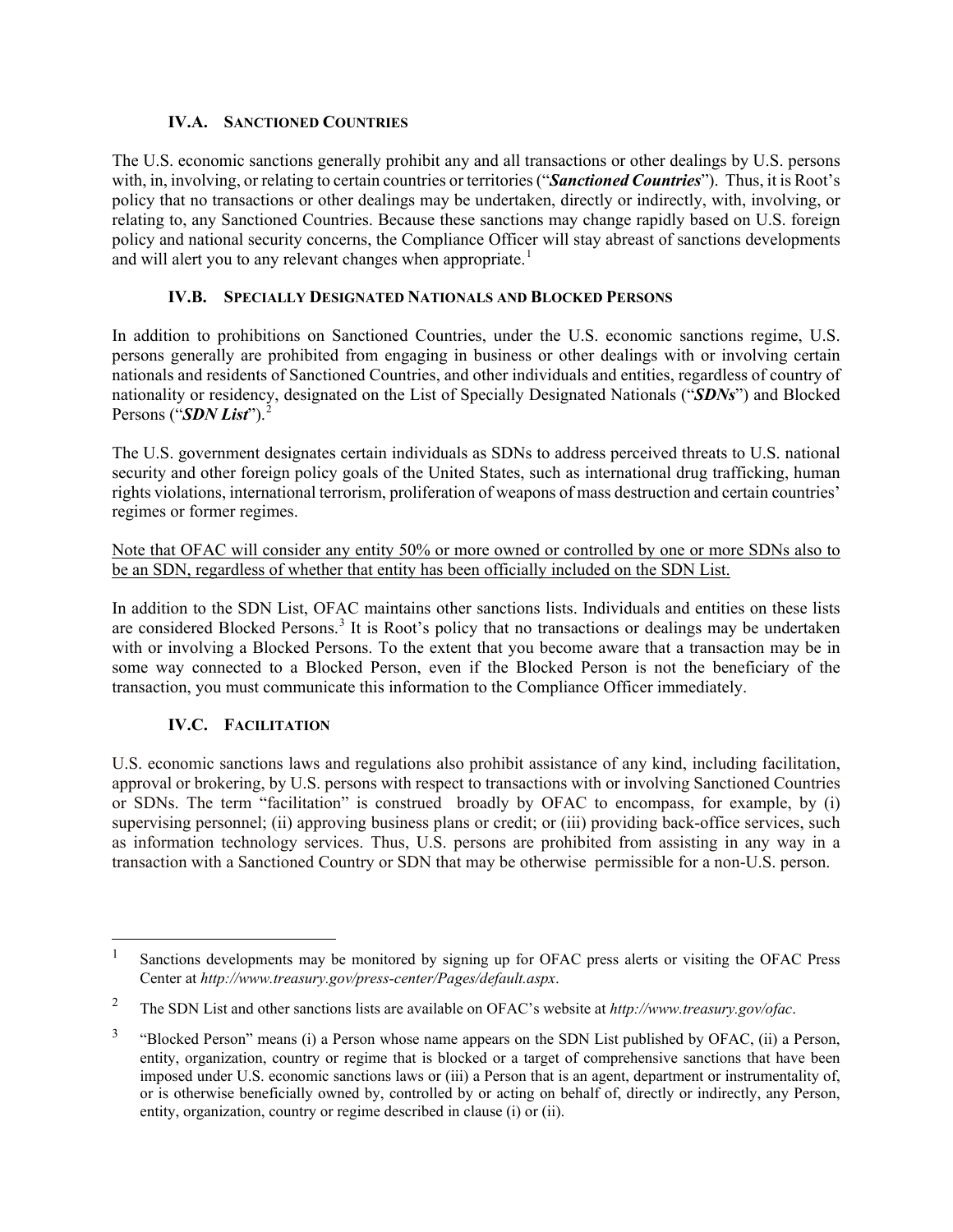Similarly, the U.S. economic sanctions generally prohibit U.S. banks or other financial or depository institutions from processing wires, checks or other payment-side transactions relating to sanctioned countries and prohibited parties, even where the underlying transaction is entirely outside the United States and no U.S. persons are otherwise involved.

# **IV.D. BLOCKED PROPERTY**

Property and interest in property belonging to an SDN is "blocked," or effectively frozen. U.S. persons in possession or control of the property or interest in property of such persons are required to place any such property in blocked, interest-bearing accounts and report the blocked property to OFAC within 10 business days.

# **IV.E. SCREENING PROCEDURES**

It is Root's policy that all non-U.S. parties with whom Root formally interacts or transacts be screened against the various lists of restricted parties maintained by OFAC. Such screening must be completed prior to engaging in any or transactions. If you obtain information suggesting that Root may have or has engaged in business with a Sanctioned Country, a Blocked Person or an individual or entity in anyway affiliated with a Blocked Person, you must communicate that information to the Compliance Officer immediately.<sup>[4](#page-4-0)</sup>

# **V. RECORDKEEPING**

Root will maintain records, including electronic records, concerning all transactions and audits that may implicate AML and economic sanctions laws and regulations. The Compliance Officer will be responsible for ensuring that any such records are maintained as required. With respect to blocked property, records must be retained for the longer of a period of five years or for as long as such property remains blocked and, once unblocked, records relating to previously blocked property must be maintained for five years.

In addition, as part of the AML Program, Root will maintain SARs and their accompanying documentation as well as documentation on customer identity and verification for a minimum of five years. Root will keep other documents according to existing BSA and other recordkeeping requirements.

# **VI. VIOLATIONS / CONSEQUENCES**

Failure to comply with AML and sanctions laws and regulations can result in severe consequences for you and Root. For Root, such failure may result, for instance, in substantial monetary penalties, regulatory and licensing concerns as well as adverse publicity and potential criminal prosecution. Individuals who violate these laws could be liable for substantial monetary penalties and face imprisonment. Additionally, a violation of this policy will result in appropriate disciplinary action, which may include demotion, reassignment, additional training, probation, suspension, or even termination.

<span id="page-4-0"></span><sup>4</sup> For example, OFAC's SDN List often will include a full name, address, nationality, passport, tax ID or cedula number (national identity document used in many countries in Central and South America), place of birth, date of birth, former names and aliases. Note that OFAC guidance indicates that lack of an exact name, ID number or a direct date of birth match is not dispositive in determining whether a match is genuine. In determining whether information is a match to the SDN List, Root will also take care to rely only on current and complete information. If there are a number of similarities in this information, even if there is some information that does not match, consideration should be given to contacting OFAC for further advice prior to proceeding with the transaction. If necessary, the Compliance Officer will contact OFAC. The OFAC SDN Hotline number is 1- 800-540-6322.